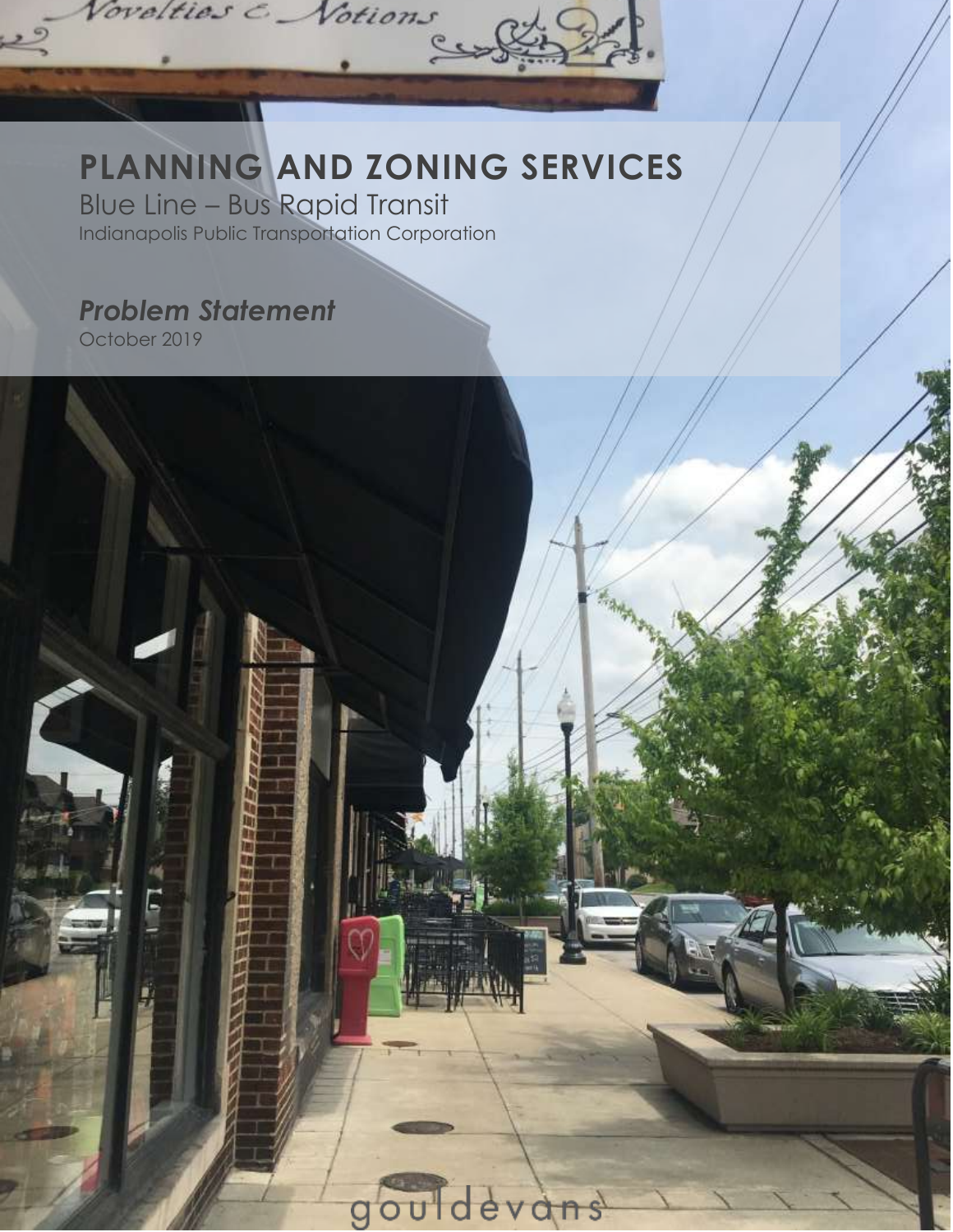## gouldevans

Page Intentionally Left Blank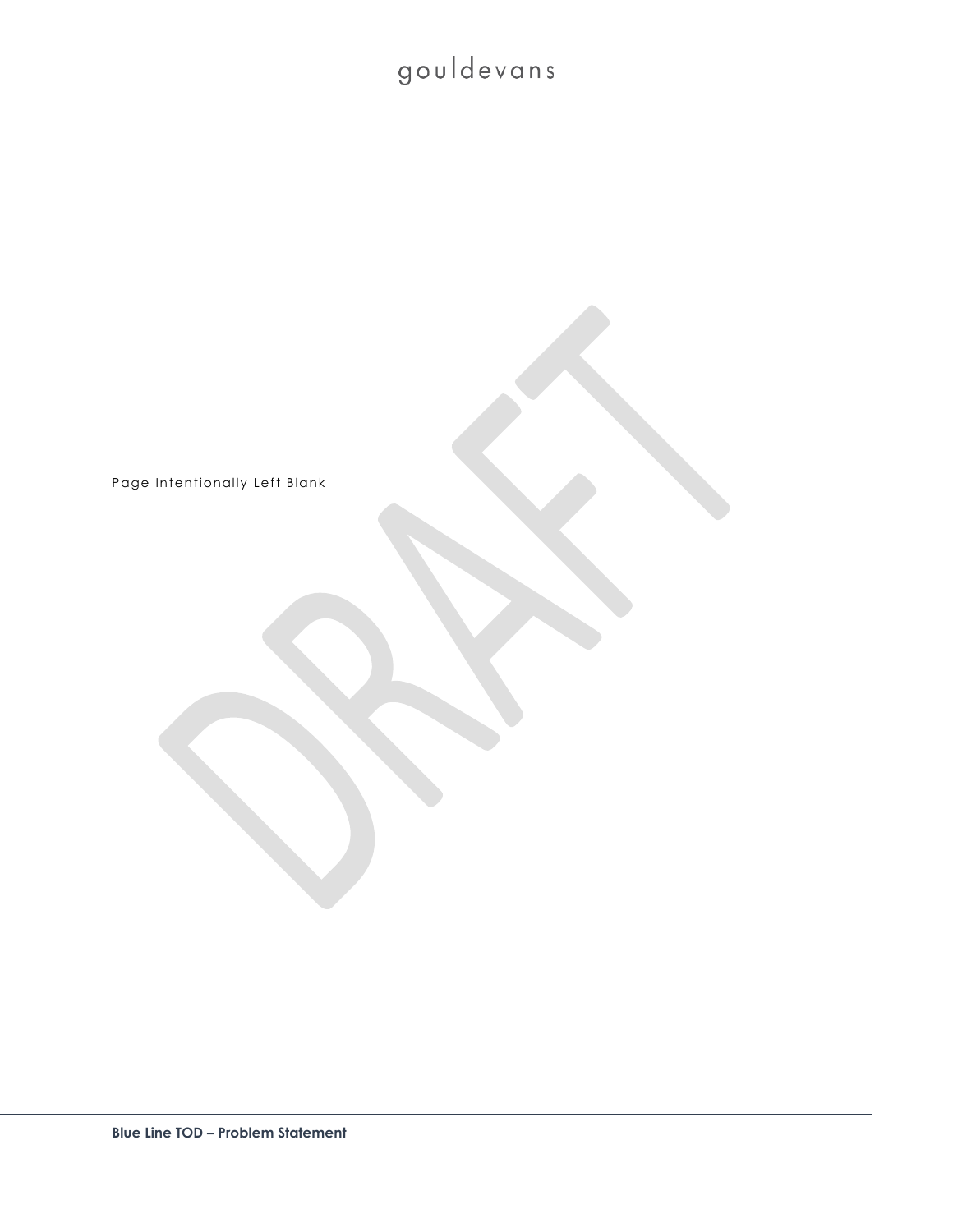### **INTRODUCTION**

The investment being made in transit in Indianapolis and Marion County is significant and creates the potential to support positive changes in the community. To protect and capitalize on the community's collective investments, particularly those made in the bus rapid transit (BRT) system, it is important to locate, plan and design development with transit in mind. The policies and regulations that guide development must enable and anticipate projects that reinforce and sustain the transit system. This type of development and investment is referred to as "transitoriented development" ("TOD"). As noted in the Policy Evaluation Report and the Regulatory Conformance Report, the development and investment policies of the City and County align with the tenets of transit-oriented development. However, the regulations and codes that implement development do not align as well as they should with adopted TOD policies. This Problem Statement summarizes the issues with the Indianapolis / Marion County Consolidated Zoning Code, and its capacity to ensure transit-oriented development in support of recent and future transit investments.

#### **WHAT IS TRANSIT-ORIENTED DEVELOPMENT**

Transit-oriented development is a departure from more recent development and community building practices, particularly in less-dense, dispersed communities designed primarily to accommodate the automobile. However, transit-oriented development is not necessarily a new practice. In fact, it represents the way places and cities were built for centuries; compact, connected, and diverse. These types of places already exist in Indianapolis and Marion County, and they remain some of the most popular neighborhoods in the community. Areas easily served by transit have the following attributes:

I. Compact – compact places have a concentration of destinations within a 10-minute walk.



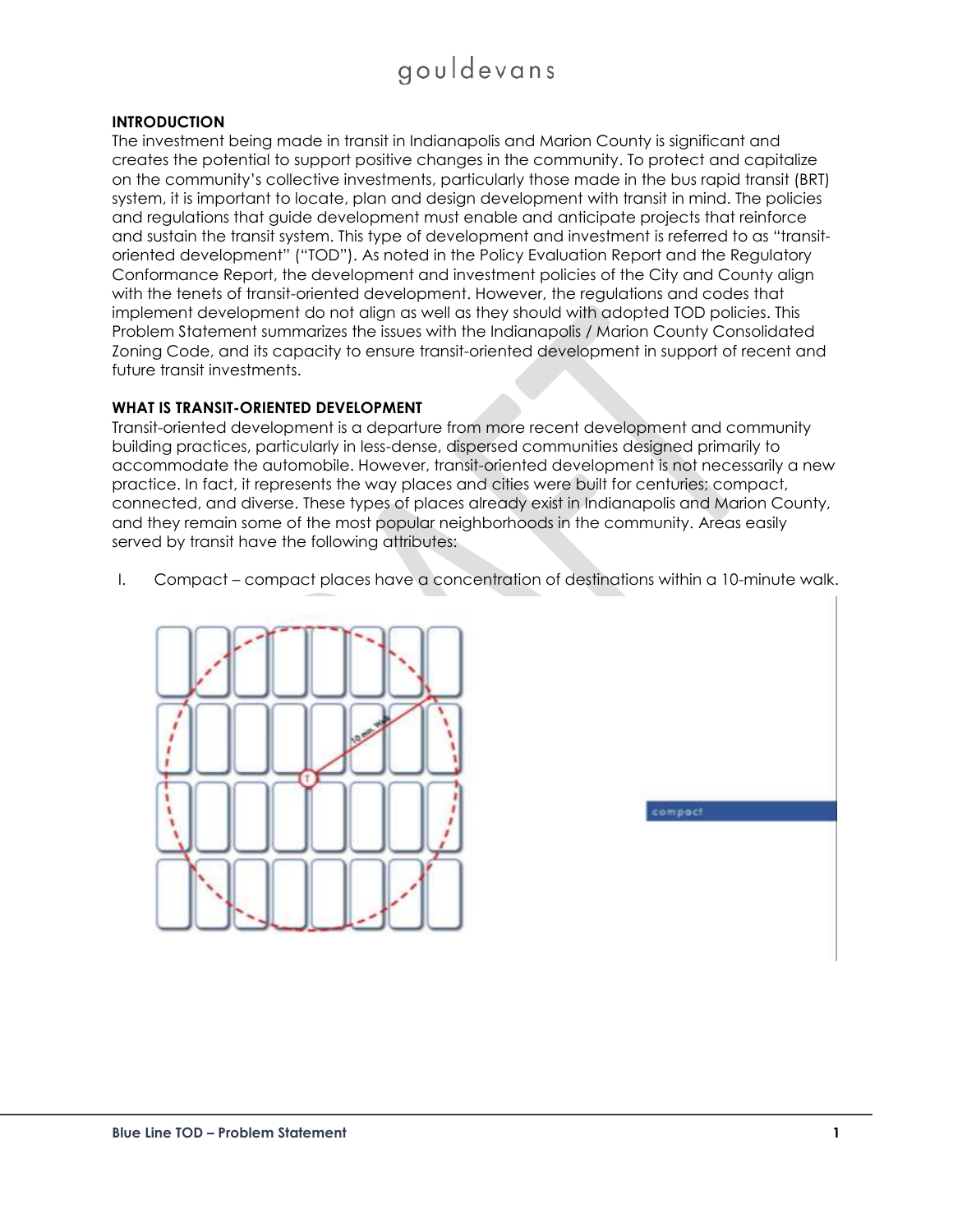II. Connected – greater connectivity provides more and shorter routes within a place; it improves access between different places; and it increases transportation choices including options for transit, biking, and walking.



III. Diverse – diverse places provide a wide variety of reasons for people to be there, including living, working, and playing.



These attributes are the essence of creating places that support the existing and future transit system.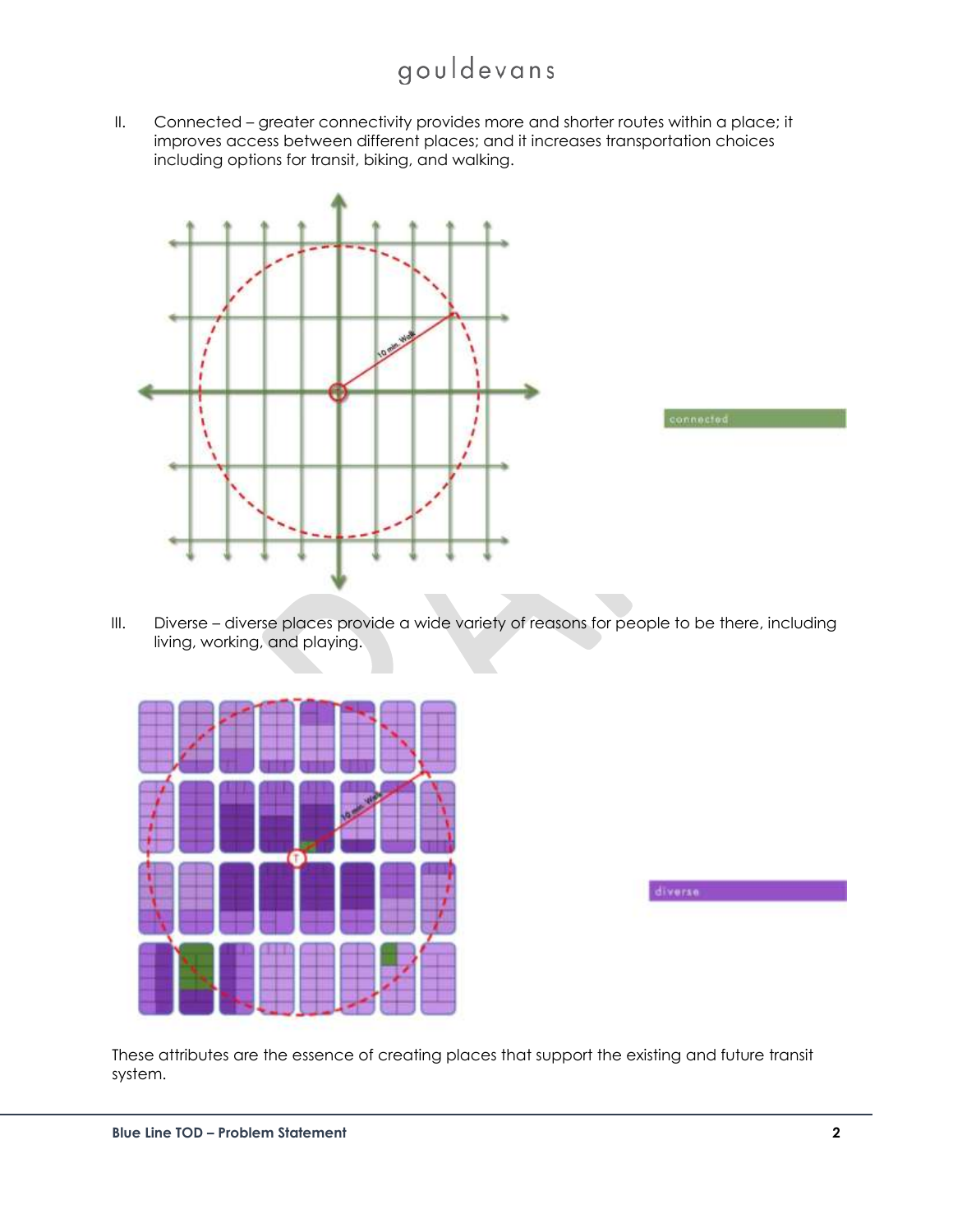## gouldevans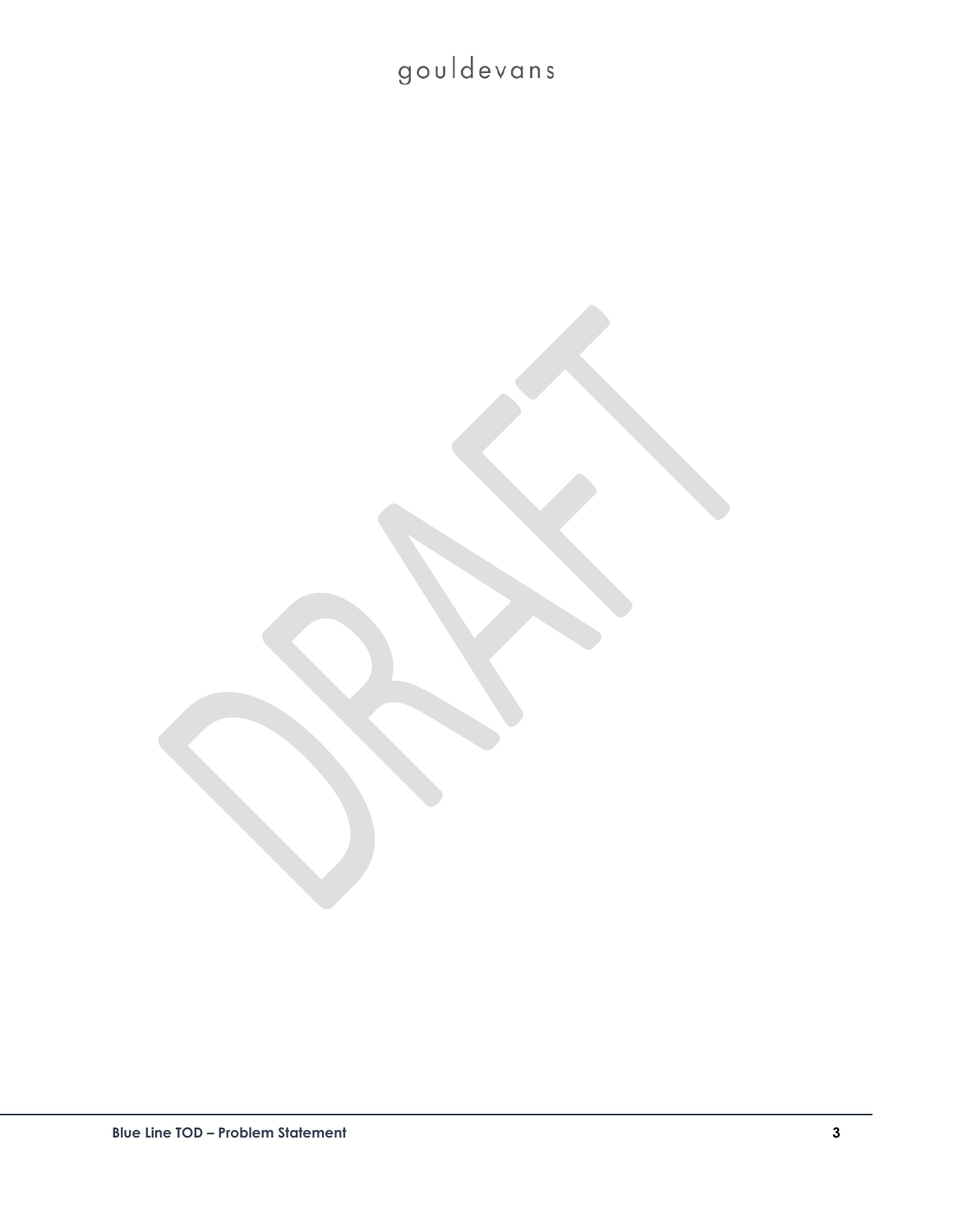### **WHY TRANSIT-ORIENTED DEVELOPMENT**

The benefits of transit-oriented development to a community are numerous. Policies adopted by the city/county recognize the physical, social and economic impacts. Areas developed in transit-oriented patterns have the following additional benefits:

- I. Access building a local and regional multimodal network supports mobility and gives people within the community access to jobs, education, housing, and essential services, such as health care.
- II. Placemaking designing and building places that are memorable, inviting and comfortable for people ensures that places remain vital and reflect local lifestyles and needs.
- III. Value developing in a pattern that leverages public investments and infrastructure maximizes the physical, social and economic value to people and the community.

These benefits are maximized when we locate, plan and design development with transit in mind.

#### **PROBLEM STATEMENT**

#### *STATEMENT*

*The Indianapolis / Marion County Consolidated Zoning Code presents two primary problems that can undermine investment in transit-oriented development patterns: (1) there is a lack of urban design standards that ensure the development of humanscale places; and (2) the development standards do not require a pattern of uses and buildings that result in compact, diverse and well-integrated places. While the standards could be interpreted to allow some of these important attributes, in many cases they do not require, or emphasize it, and are as likely to promote development patterns that undermine or compete with these investments where they do occur. Additionally, because the regulations are structured with most standards keyed to a zoning district, and coupled with a lack of design and scale standards, there is less ability to make meaningful distinctions between different types of places, between*  different contexts within a place, and between different types of projects that *contribute to a vital and fine-grained block or street. These strategies – addressing the design and scale of projects; and accommodating the nuanced distinctions between the many different projects that make up complex and vibrant mixed-use areas – are essential to implementing transit-oriented development more easily and effectively.* 

These problems are exposed through four topics that are deficient or missing in the Zoning Code – public space, urban form, the mixing of uses, and housing diversity. The transit-oriented development policies adopted in city/county plans, including the Blue Line Strategic plan, focus on these issues (see Policy Evaluation Report). Each topic is summarized below, and a detailed analysis of the gaps or deficiencies in the regulations is included in the Regulatory Conformance Report.

**I. Public Space –** Public spaces include streets, parks, open and civic spaces that contribute to people's experience and their perception of the community. Public space is important to a community because it connects people and places, it supports development, and it expresses the values and priorities of the community through its design. The current regulations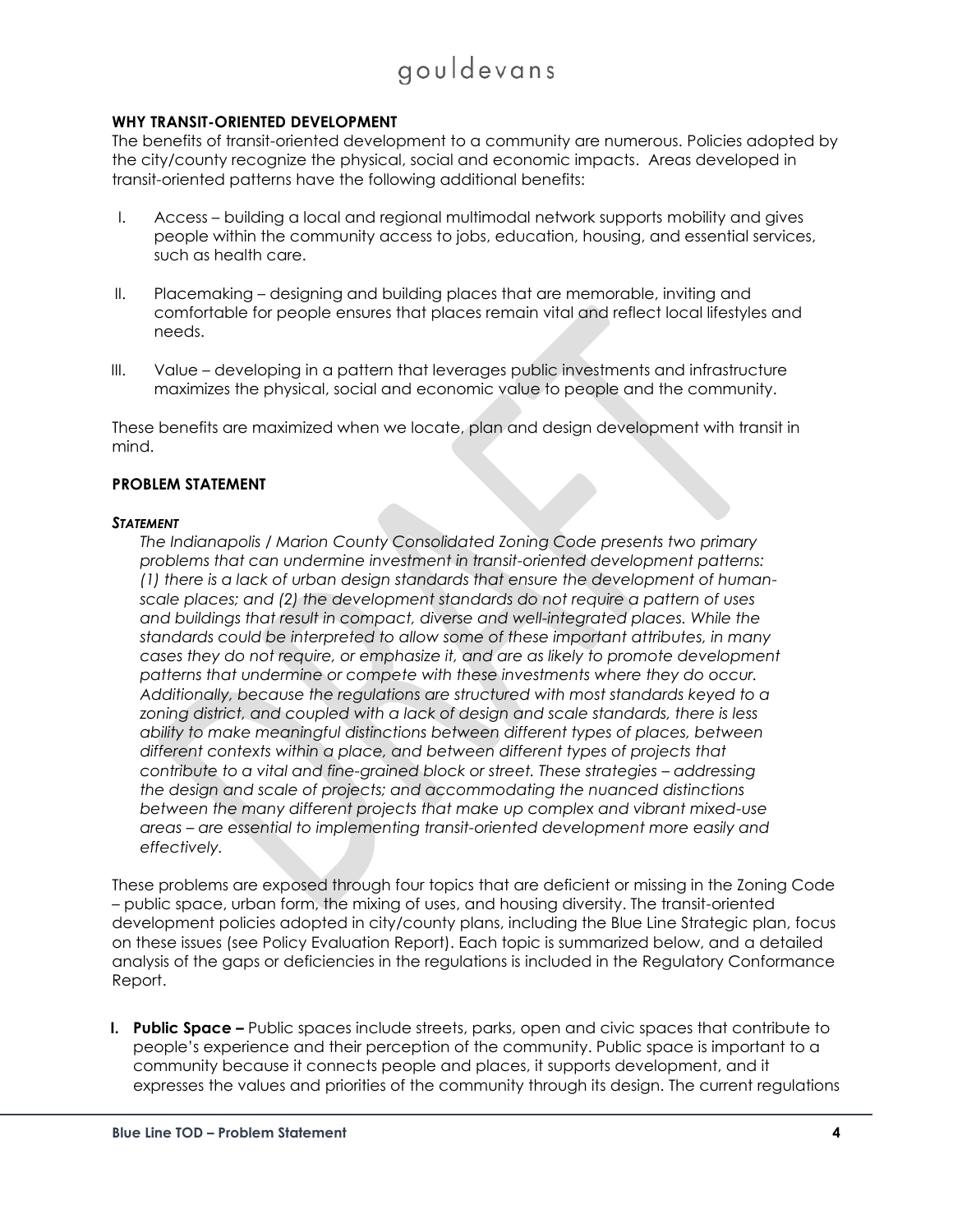lack public space design standards that ensure active and usable spaces, and that distinguish between the many types of spaces necessary to support development in the varied contexts along the Blue Line Corridor.

Without these standards, quality public spaces and well-designed, multi-modal streets are not emphasized as the fundamental determinant of context for development. As a result, we lose expectations for appropriate development patterns that shape these spaces and capitalize on transit investments.

**II. Urban Form** – Urban form defines the scale, orientation, and relationship of development to public space. These elements can be prescribed to shape comfortable, human-scaled public spaces that attract people. A few, simple urban design patterns create these relationships and can be adjusted to support different contexts. The current regulations begin to address urban form, but lack clear and consistent standards or well-defined approaches that emphasize these relationships where they are most important, and where distinctions may be necessary for the varied contexts within transit-served areas and throughout the Blue Line Corridor.

Without explicit and more refined urban form standards, there are fewer expectations for how buildings create a compact, walkable development patterns and shape the public spaces.

**III. Mix of Uses -** The range of different uses define the experience and vitality of a place. Mixing uses within a district – including retail, services, housing or lodging, and institutional needs – and arranging these uses in compact and mutually supportive patterns creates valuable and unique destinations that are more easily served by transit. The current regulations permit different uses in some districts, but lack standards that promote the intentional concentration of compatible uses.

Without standards that address not just the use, but that promote a more vital concentration of uses – including the scale and formats that integrate these uses in compatible patterns, transit served areas will remain susceptible to investments that undermine the benefits from compact, walkable development patterns.

**IV. Housing Diversity –** Neighborhood design has a significant impact on travel patterns. Neighborhoods that are compact, walkable and have a wide variety of housing options meeting different demographic trends, different price points, and different building formats create stronger neighborhoods that support local businesses. They also capitalize on investments in more robust, multi-modal transportation networks that accommodate waling, biking and transit. The current regulations account for housing in many different formats among the many zoning districts, however very few of the zoning districts anticipate different housing options integrated into a well-designed neighborhood. The regulations also lack crucial neighborhood design standards that ensure walkable patterns or compatible design when different housing types do mix.

Without standards for better human-scale and mixed-density neighborhoods, housing investments that achieve transit-supportive densities will be steered to larger-scale projects that do not easily integrate into walkable neighborhood patterns.

#### *SUMMARY*

Transit oriented development requires compact, connected, and diverse places. Regulations that promote these patterns of development need to accommodate a greater capacity for development, while simultaneously focusing on the small-scale, fine-grained details that bring many different projects together. While the current regulations accommodate the capacity and range of uses that can contribute to these types of places, it is just as likely that development could be implemented in ways that undermine transit-supportive development